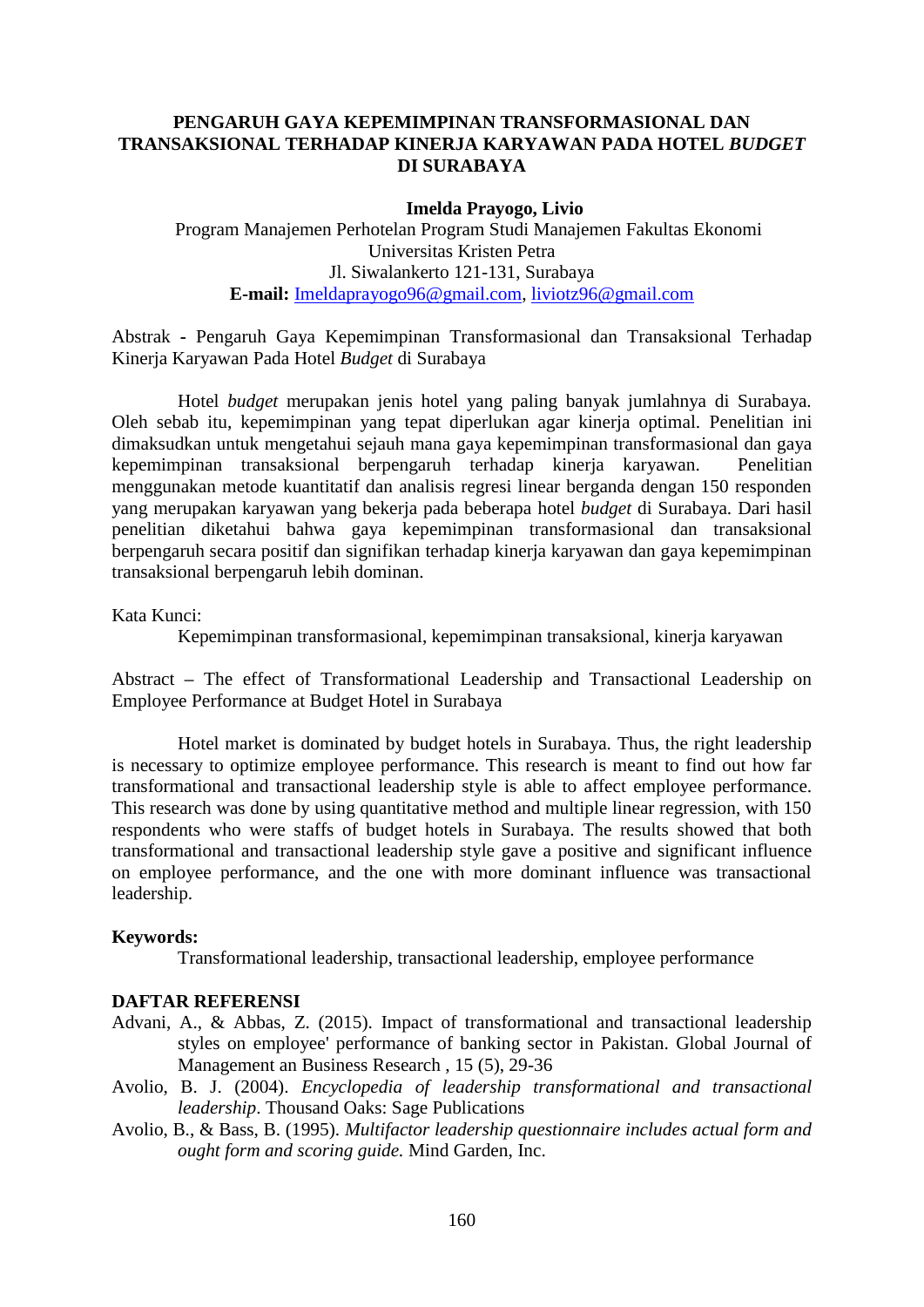- Badan Pusat Statistik Kota Surabaya (2016). *Surabaya dalam angka.* Retrieved November 06, 2017, from https://surabayakota.bps.go.id/website/pdf\_publikasi/Kota-Surabaya-Dalam-Angka-2017.pdf
- Budiwibowo, S. (2014). Pengaruh gaya kepemimpinan transaksional, transfomasional dan disiplin kerja terhadap kinerja guru di kota Madiun. *Premiere Education* , 4 (2), 119- 132
- Chandra, T., & Priyono. (2015). The influence of leadership styles, work environment and job satisfaction on employee performance. *International Education* Studies, 9 (1), 130-140
- Chaudhry, A. Q., Javed, H., & Sabir, M. (2012). The impact of transformational and transactional leadership on the motivation of employees in Pakistan. *Pakistan Economic and Social Review* , 223-231
- Cheng, L., & Yang, M. H. (2014). Personality traits and simultaneous reciprocal influences between job performance and job satisfaction. *Chinese Management Studies*, 9 (1), 6-26
- Daft, R., & Lane, P. (2005). *The leadership experience* (3rd ed.). Ohio: Thomson
- Dai, Y.-D., Dai, Y.-Y., Chen, K.-Y., & Wu, H.-C. (2013). Transformational vs transactional leadership: which is better?: a study on employees of international tourist hotels in Taipei City. *International Journal of Contemporary Hospitality Management*, 25 (5), 760-778
- Danim, S. (2012). *Motivasi kepemimpinan & efektivitas kelompok.* Jakarta: Rineka Cipta
- DuBrin, A. J. (2010). *Principles of leadership* (6th ed.). Canada: Cengage Learning
- Efendi, Z. (2016, Januari 21). Jumlah Hotel di Surabaya Terus Bertambah Retrieved November 16, 2017, from http://www.detiknews.com
- Endrayanto, P., & Sujarweni, V. (2012). *Statistika untuk penelitian.* Yogyakarta: Graha Ilmu
- Faizal, A. (2016, November 26). *Risma batasi pembangunan hotel "budget" di Surabaya* . Retrieved November 16, 2017, from http://www.kompas.com
- Ferdinand. (2002). *Structural Equation Modelling dalam Penelitian Manajemen.* Semarang: FE UNDIP
- Gusnetti. (2014). Faktor faktor yang mempengaruhi kinerja karyawan pada PT. Garuda Indonesia Pekanbaru. *Jom FISIP*, 1 (2), 1- 11
- Ghozali, I. (2011). *Aplikasi analisis multivariate dengan program SPSS.* Semarang: Badan Penerbit Universitas Diponegoro
- Hamilton, M. (2010). The Interaction of transactional and transformational leadership. *Online Journal of Workforce,* 3 (3), 1-11
- Handoko, T. H. (1993). *Manajemen* (II ed.). Yogyakarta: BPFE
- Ismail, A., Mohamad, M., Mohamed, H., Raffiuddin, N., & Zhen, K. (2010) Transformational and transactional leadership styles as a predictor of individual outcomes. *Theoretical and Applied Economics*, 17 (6), 89-104
- Jones, P. (2002). *Introduction to hospitality operations: an indispensable guide to the industry* (2nd ed.). London: Cengage Learning
- Kementerian Pariwisata Republik Indonesia (2017). *Perkembangan kunjungan wisman ke indonesia tahun 2017 vs 2016.* Retrieved August 29, 2017, from http://www.kemenpar.go.id/userfiles/Lapbul%20Januari%202017.pdf
- Kotter, J. (2001). *Kepemimpinan dan perubahan.* (J. Mulyadi, Trans.) Jakarta: Erlangga
- Lomanjaya, J., & Laudi, M. (2014). Analisis pengaruh gaya kepemimpinan transformasional dan transaksional terhadap kinerja karyawan PT. ISS Indonesia cabang Surabaya di Rumah Sakit Katolik St. Vincentius A. Paulo. *Jurnal Hospitality dan Manajemen Jasa*, 1, 1-12